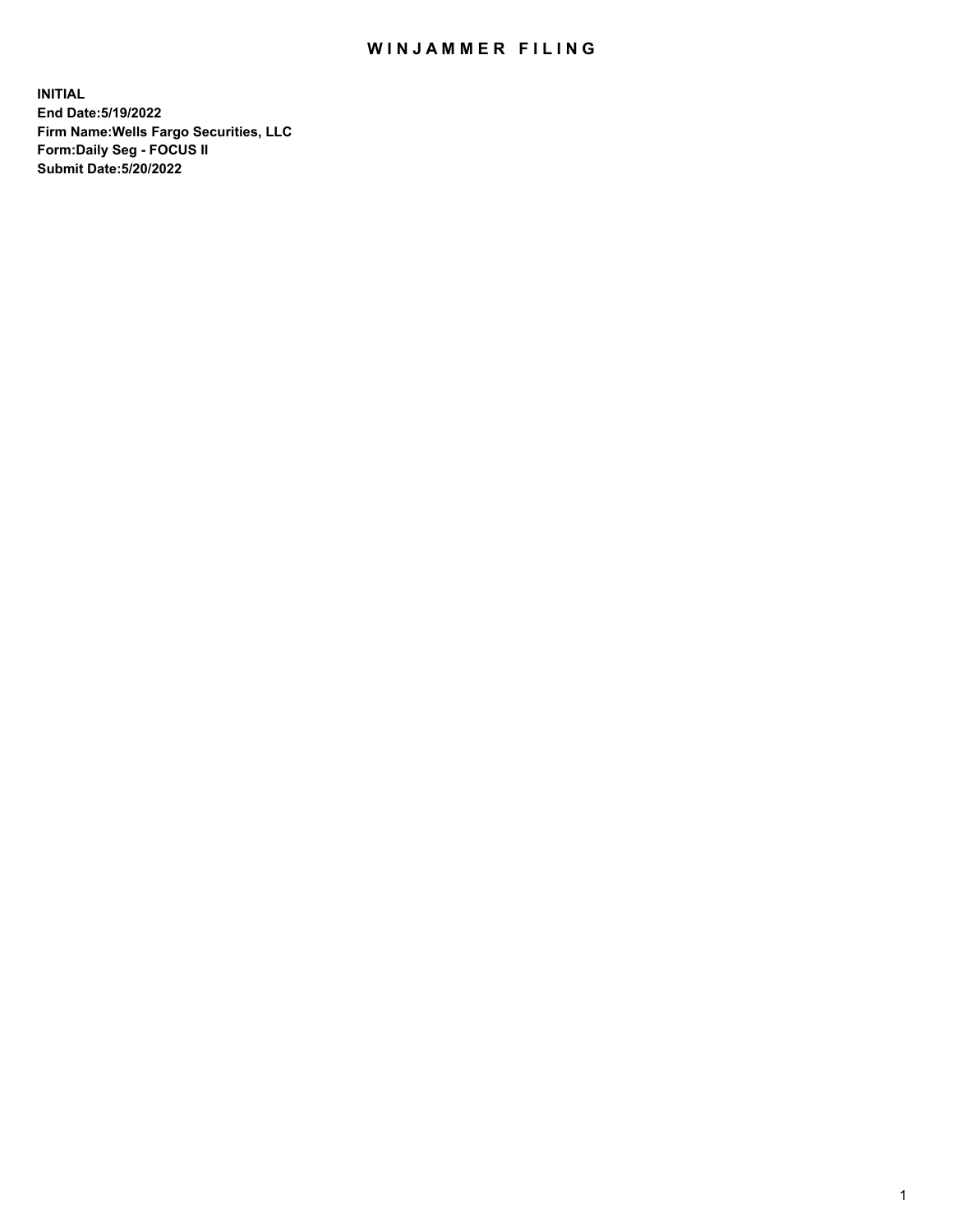**INITIAL End Date:5/19/2022 Firm Name:Wells Fargo Securities, LLC Form:Daily Seg - FOCUS II Submit Date:5/20/2022 Daily Segregation - Cover Page**

| Name of Company                                                                                                                                                                                                                                                                                                                | <b>Wells Fargo Securities LLC</b>                          |
|--------------------------------------------------------------------------------------------------------------------------------------------------------------------------------------------------------------------------------------------------------------------------------------------------------------------------------|------------------------------------------------------------|
| <b>Contact Name</b>                                                                                                                                                                                                                                                                                                            | <b>James Gnall</b>                                         |
| <b>Contact Phone Number</b>                                                                                                                                                                                                                                                                                                    | 917-699-6822                                               |
| <b>Contact Email Address</b>                                                                                                                                                                                                                                                                                                   | james.w.gnall@wellsfargo.com                               |
| FCM's Customer Segregated Funds Residual Interest Target (choose one):<br>a. Minimum dollar amount: ; or<br>b. Minimum percentage of customer segregated funds required:% ; or<br>c. Dollar amount range between: and; or<br>d. Percentage range of customer segregated funds required between:% and%.                         | 105,000,000<br><u>0</u><br>0 <sub>0</sub><br>00            |
| FCM's Customer Secured Amount Funds Residual Interest Target (choose one):<br>a. Minimum dollar amount: ; or<br>b. Minimum percentage of customer secured funds required:%; or<br>c. Dollar amount range between: and; or<br>d. Percentage range of customer secured funds required between:% and%.                            | 30,000,000<br><u>0</u><br>0 <sub>0</sub><br>0 <sub>0</sub> |
| FCM's Cleared Swaps Customer Collateral Residual Interest Target (choose one):<br>a. Minimum dollar amount: ; or<br>b. Minimum percentage of cleared swaps customer collateral required:% ; or<br>c. Dollar amount range between: and; or<br>d. Percentage range of cleared swaps customer collateral required between:% and%. | 355,000,000<br><u>0</u><br>00<br>00                        |

Attach supporting documents CH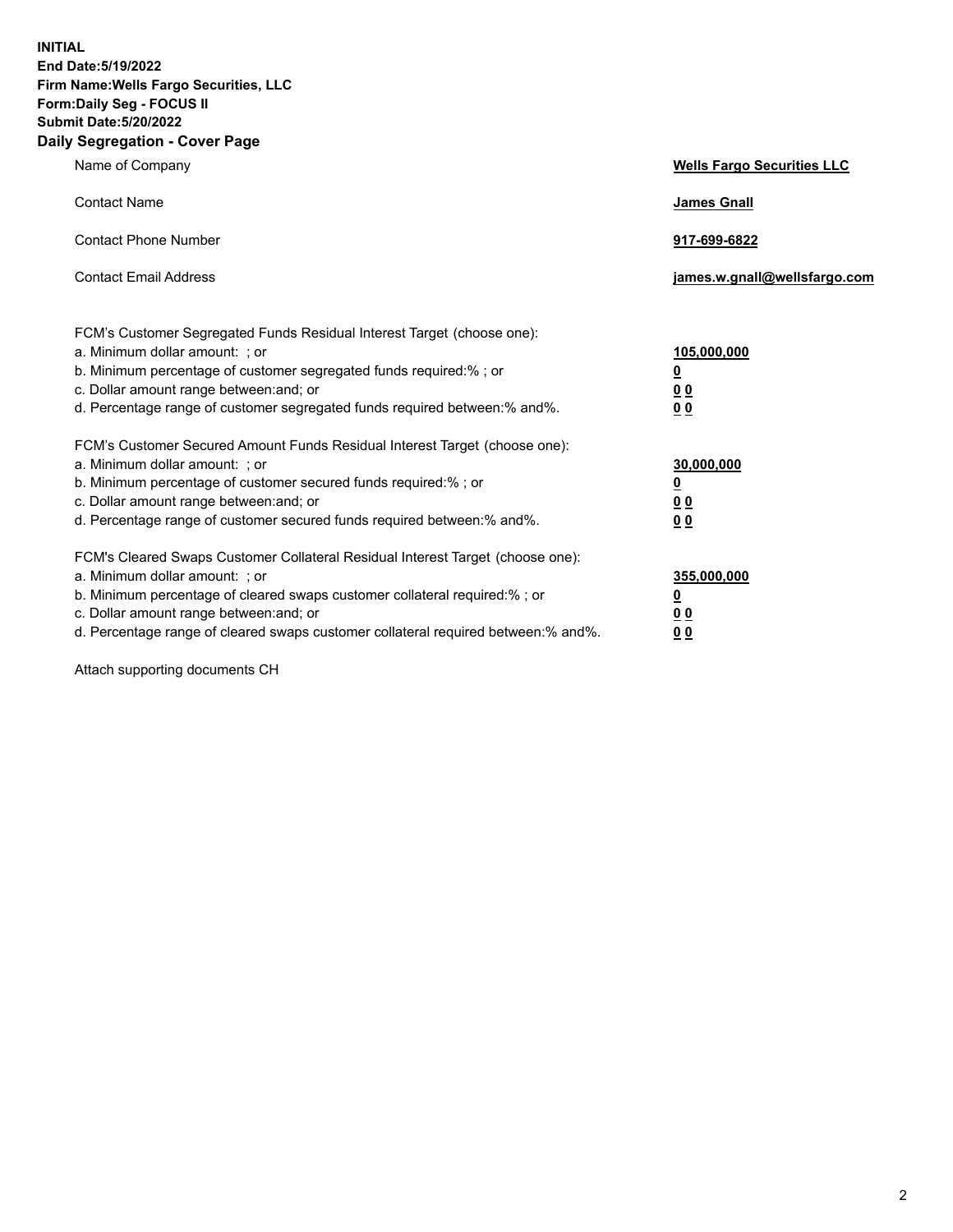**INITIAL End Date:5/19/2022 Firm Name:Wells Fargo Securities, LLC Form:Daily Seg - FOCUS II Submit Date:5/20/2022 Daily Segregation - Secured Amounts** Foreign Futures and Foreign Options Secured Amounts Amount required to be set aside pursuant to law, rule or regulation of a foreign government or a rule of a self-regulatory organization authorized thereunder

## 1. Net ledger balance - Foreign Futures and Foreign Option Trading - All Customers A. Cash **530,681,149** [7315]

- B. Securities (at market) **409,103,695** [7317]
- 2. Net unrealized profit (loss) in open futures contracts traded on a foreign board of trade **-176,329,715** [7325]
- 3. Exchange traded options
	- a. Market value of open option contracts purchased on a foreign board of trade **216,201** [7335]
	- b. Market value of open contracts granted (sold) on a foreign board of trade **0** [7337]
- 4. Net equity (deficit) (add lines 1. 2. and 3.) **763,671,330** [7345]
- 5. Account liquidating to a deficit and account with a debit balances gross amount **65,980,272** [7351] Less: amount offset by customer owned securities **-65,979,930** [7352] **342** [7354]
- 6. Amount required to be set aside as the secured amount Net Liquidating Equity Method (add lines 4 and 5)
- 7. Greater of amount required to be set aside pursuant to foreign jurisdiction (above) or line 6.

## FUNDS DEPOSITED IN SEPARATE REGULATION 30.7 ACCOUNTS

- 1. Cash in banks
	- A. Banks located in the United States **82,195,523** [7500]
	- B. Other banks qualified under Regulation 30.7 **81,155,033** [7520] **163,350,556**
- 2. Securities
	- A. In safekeeping with banks located in the United States **457,375,351** [7540]
- B. In safekeeping with other banks qualified under Regulation 30.7 **0** [7560] **457,375,351** [7570]
- 3. Equities with registered futures commission merchants
	-
	-
	- C. Unrealized gain (loss) on open futures contracts **107,341,122** [7600]
	- D. Value of long option contracts **20** [7610]
	- E. Value of short option contracts **0** [7615] **104,360,920** [7620]
- 4. Amounts held by clearing organizations of foreign boards of trade
	- A. Cash **0** [7640]
	- B. Securities **0** [7650]
	- C. Amount due to (from) clearing organization daily variation **0** [7660]
	- D. Value of long option contracts **0** [7670]
	- E. Value of short option contracts **0** [7675] **0** [7680]
- 5. Amounts held by members of foreign boards of trade
	-
	- B. Securities **0** [7710]
	- C. Unrealized gain (loss) on open futures contracts **-323,102,987** [7720]
	- D. Value of long option contracts **216,182** [7730]
	- E. Value of short option contracts **0** [7735] **141,531,874** [7740]
- 6. Amounts with other depositories designated by a foreign board of trade **0** [7760]
- 7. Segregated funds on hand **0** [7765]
- 8. Total funds in separate section 30.7 accounts **866,618,701** [7770]
- 9. Excess (deficiency) Set Aside for Secured Amount (subtract line 7 Secured Statement Page 1 from Line 8)
- 10. Management Target Amount for Excess funds in separate section 30.7 accounts **30,000,000** [7780]
- 11. Excess (deficiency) funds in separate 30.7 accounts over (under) Management Target **72,947,029** [7785]
- **0** [7305]
- 
- **763,671,672** [7355]

## **763,671,672** [7360]

[7530]

 A. Cash **-84,708,566** [7580] B. Securities **81,728,344** [7590]

 A. Cash **464,418,679** [7700] **102,947,029** [7380]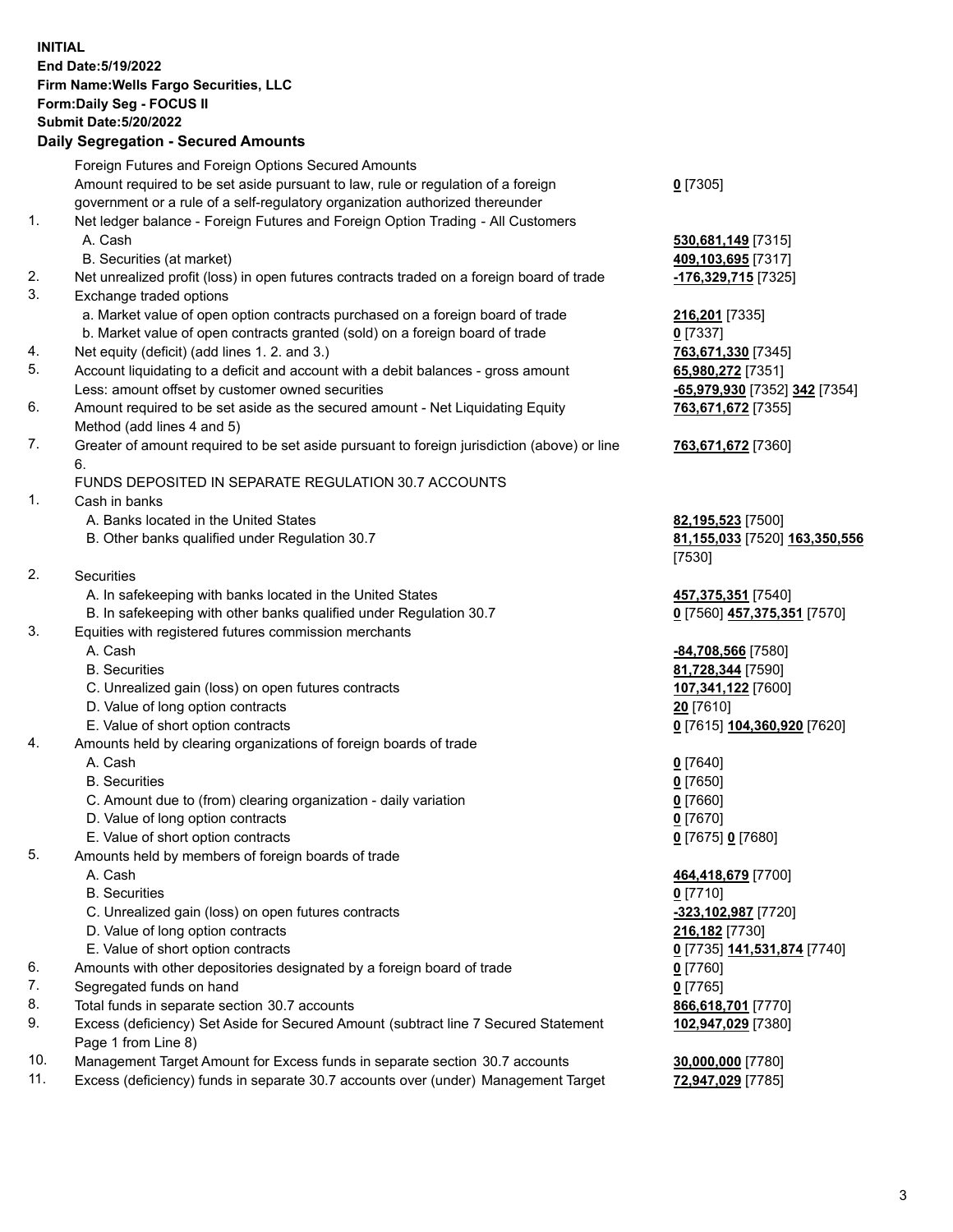**INITIAL End Date:5/19/2022 Firm Name:Wells Fargo Securities, LLC Form:Daily Seg - FOCUS II Submit Date:5/20/2022 Daily Segregation - Segregation Statement** SEGREGATION REQUIREMENTS(Section 4d(2) of the CEAct) 1. Net ledger balance A. Cash **2,796,894,514** [7010] B. Securities (at market) **1,806,444,290** [7020] 2. Net unrealized profit (loss) in open futures contracts traded on a contract market **1,832,757,826** [7030] 3. Exchange traded options A. Add market value of open option contracts purchased on a contract market **7,137,001,358** [7032] B. Deduct market value of open option contracts granted (sold) on a contract market **-7,010,181,850** [7033] 4. Net equity (deficit) (add lines 1, 2 and 3) **6,562,916,138** [7040] 5. Accounts liquidating to a deficit and accounts with debit balances - gross amount **52,701,381** [7045] Less: amount offset by customer securities **-52,701,337** [7047] **44** [7050] 6. Amount required to be segregated (add lines 4 and 5) **6,562,916,182** [7060] FUNDS IN SEGREGATED ACCOUNTS 7. Deposited in segregated funds bank accounts A. Cash **108,995,222** [7070] B. Securities representing investments of customers' funds (at market) **560,391,322** [7080] C. Securities held for particular customers or option customers in lieu of cash (at market) **203,040,698** [7090] 8. Margins on deposit with derivatives clearing organizations of contract markets A. Cash **4,485,998,081** [7100] B. Securities representing investments of customers' funds (at market) **198,847,656** [7110] C. Securities held for particular customers or option customers in lieu of cash (at market) **1,603,403,592** [7120] 9. Net settlement from (to) derivatives clearing organizations of contract markets **-214,474,069** [7130] 10. Exchange traded options A. Value of open long option contracts **7,137,001,358** [7132] B. Value of open short option contracts **-7,010,181,850** [7133] 11. Net equities with other FCMs A. Net liquidating equity **0** [7140] B. Securities representing investments of customers' funds (at market) **0** [7160] C. Securities held for particular customers or option customers in lieu of cash (at market) **0** [7170] 12. Segregated funds on hand **0** [7150] 13. Total amount in segregation (add lines 7 through 12) **7,073,022,010** [7180] 14. Excess (deficiency) funds in segregation (subtract line 6 from line 13) **510,105,828** [7190] 15. Management Target Amount for Excess funds in segregation **105,000,000** [7194] 16. Excess (deficiency) funds in segregation over (under) Management Target Amount **405,105,828** [7198]

Excess